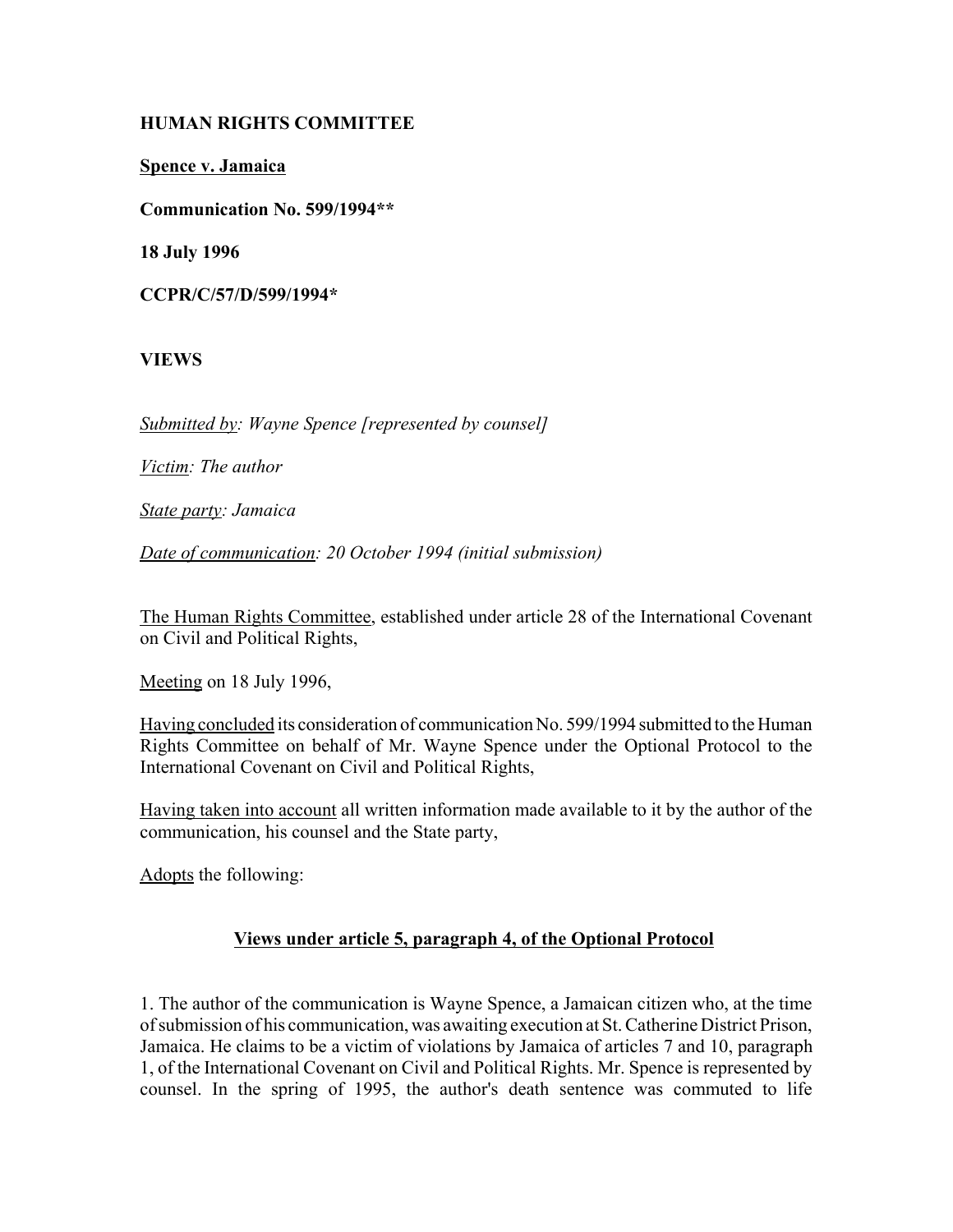#### imprisonment.

#### The facts as presented by the author

2.1 The author was convicted of two murders and sentenced to death on 13 October 1988 in the Home Circuit Court in Kingston. His appeal against conviction and sentence was dismissed by the Court of Appeal of Jamaica on 18 June 1990. A subsequent petition for special leave to appeal to the Judicial Committee of the Privy Council was dismissed on 29 October 1992.

2.2 Counsel argues that constitutional remedies are unavailable in practice to Mr. Spence, as he is indigent and the State party does not make available legal aid for the purpose of constitutional motions; reference is made in this context to the Committee's jurisprudence. Counsel accordingly submits that all domestic remedies have been exhausted for the purpose of the Optional Protocol.

## The complaint

3.1 The author submits that he is a victim of a violation of articles 7 and 10, paragraph 1, on account of the length of the period of time he spent confined to death row. From his conviction in October 1988 to the spring of 1995, i.e. for six and a half years, he was detained in the death row section of St. Catherine District Prison. Counsel contends that the execution of the sentence after such a delay would constitute cruel, inhuman and degrading treatment, in violation of article 7. Reference is made to the judgement of the Judicial Committee of the Privy Council in Pratt and Morgan v. Attorney-General, where it was held, inter alia, that a delay of over five years in carrying out the execution of a capital sentence lawfully imposed constitutes inhuman and degrading treatment. To counsel, the delay is in itself sufficient to find a violation of articles 7 and 10, paragraph 1.

3.2 It is further submitted that the conditions of detention at St. Catherine District Prison amount to a violation of the author's rights under articles 7 and 10, paragraph 1. These conditions have been examined and criticized by non-governmental organizations, and are well documented. In this respect, reference is made to an incident which occurred on 3 and 4 May 1993, during which the author claims he was severely beaten by prison warders and a soldier. After the beatings, which allegedly included being hit with batons, an iron pipe and a metal detector, the author was refused the medical treatment he had requested. His report of the incident is included in a deposition made and signed in the presence of a witness on 14 May 1993.

3.3 Counsel notes that after the events of 3 and 4 May 1993, the author did not himself contact the Office of the Parliamentary Ombudsman, for fear of reprisals. On 3 December 1993, the author's legal representative contacted the Ombudsman and requested a thorough and speedy investigation of the complaint. The Ombudsman's reply, dated 10 February 1994, indicated that his office had been unable to identify any participants in the events of 4 May 1993 and that, accordingly, he was unable to take the matter any further. Counsel contends that such a superficial investigation cannot be deemed to amount to an effective domestic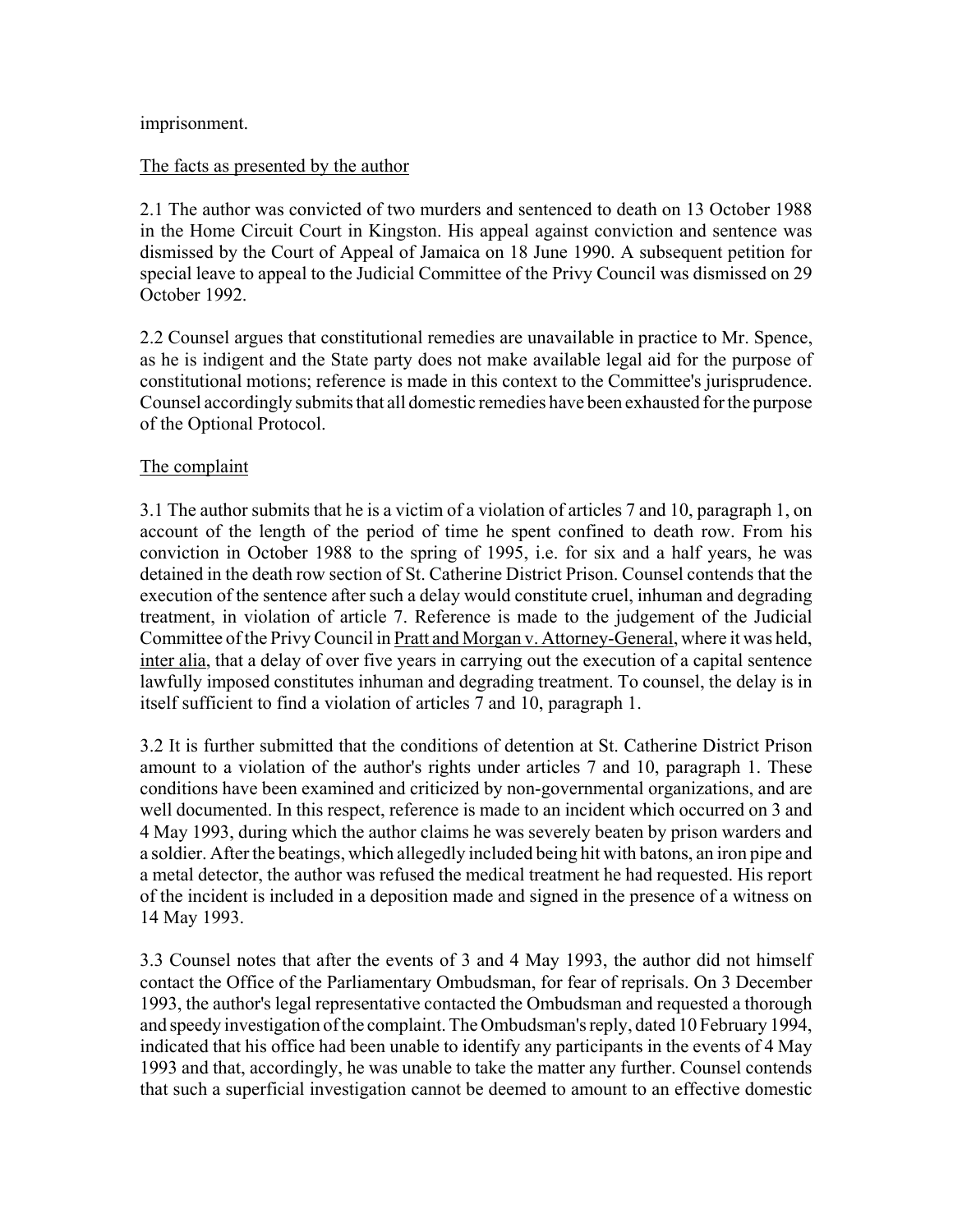remedy.

# The State party's observations on the admissibility and the merits of the case and the counsel's comments thereon

4.1 In its submission under article 4, paragraph 2, of the Optional Protocol, dated 24 February 1995, the State party does not raise objections to the admissibility of the communication and, so as to expedite matters, offers comments on the merits of the case.

4.2 The State party denies that there has been a breach of articles 7 and 10, paragraph 1, because the author was confined to death row for over six years. It contends that the judgement of the Judicial Committee of the Privy Council in Pratt and Morgan is no authority for the proposition that once a person has been on death row for a specific period of time, his continued detention there automatically constitutes cruel and inhuman treatment contrary to the Jamaican Constitution. Rather, it argues, each case must be examined on its merits in accordance with the applicable legal principles. In support of its contention, the State party invokes the Committee's Views on the case of Pratt and Morgan, where it was held that "prolonged judicial proceedings do not per se constitute cruel, inhuman and degrading treatment even if they can be a source of mental strain for convicted prisoners. However, ... an assessment of the circumstances of each case would be necessary". <sup>1</sup>

4.3 As to the author's claim of ill-treatment by warders and police officers on 4 May 1993, the State party notes that these "allegations will be investigated and the Committee will be informed of the results". 2

5. By letter of 3 April 1995, counsel notes that she has nothing to add to her review of the legal principles applicable to the so-called "death row phenomenon" in the initial communication. She suggests that the Committee examine the claim of Mr. Spence's illtreatment on death row on its merits if the State party does not report on the findings of its investigations within two months.

#### Decision on admissibility and examination on the merits

6.1 Before considering any claims contained in a communication, the Human Rights Committee must, in accordance with rule 87 of its rules of procedure, decide whether or not it is admissible under the Optional Protocol to the Covenant.

6.2 The Committee notes that the State party does not raise any objections to the admissibility of the communication and has forwarded its observations on the merits, in order to expedite the procedure. It recalls that article 4, paragraph 2, of the Optional Protocol, stipulates that the State party shall submit its written comments on the merits of a case within six months of the transmittal of the complaint to it for comments on the merits. As the Committee stated in earlier cases, this period may be shortened, in the interest of justice, if the State party so wishes. 3 Furthermore, counsel for the author has agreed to the examination of the merits at this stage, without offering additional comments.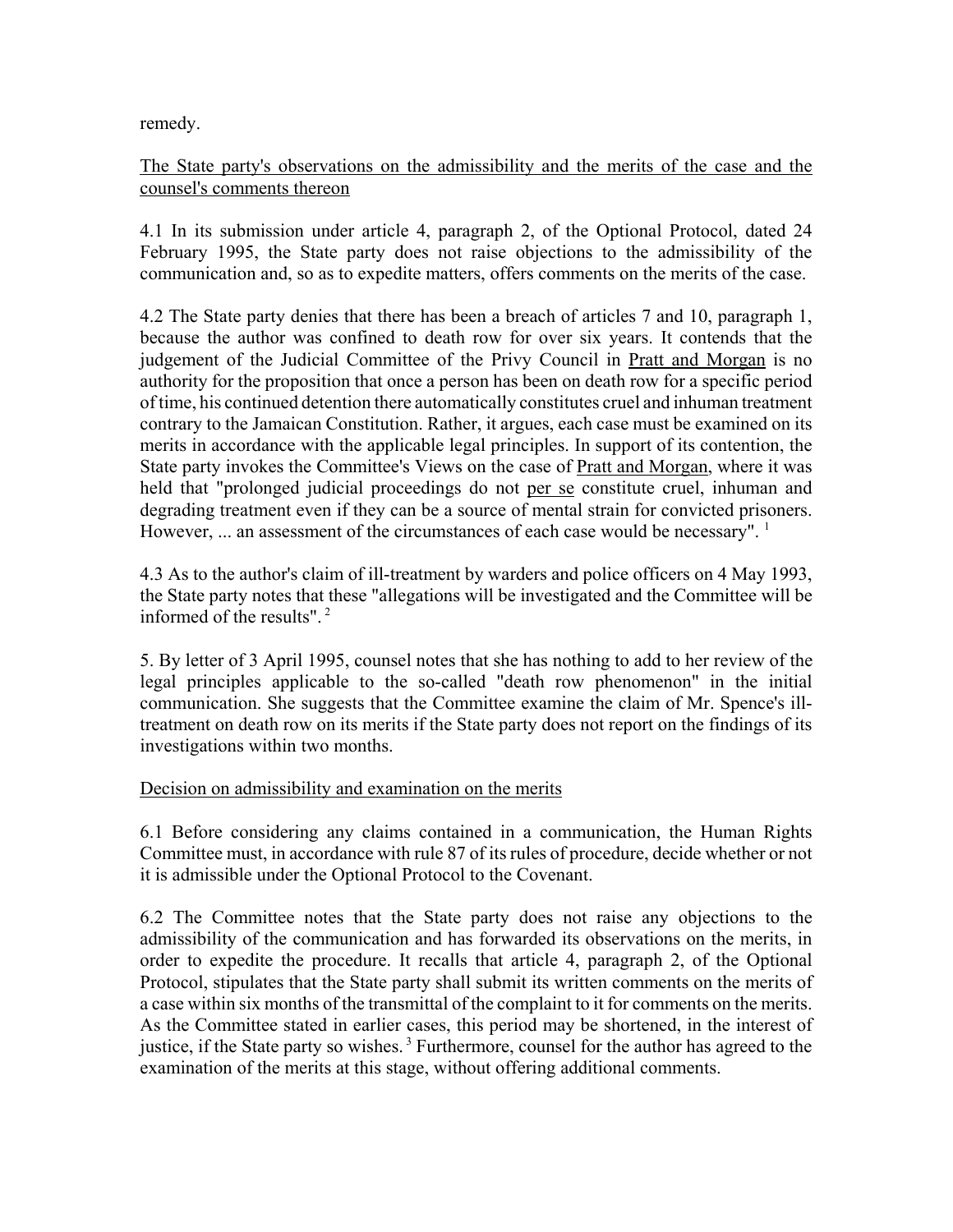6.3 Having concluded that the communication meets all admissibility requirements under the Optional Protocol, the Committee accordingly decides that the communication is admissible and proceeds, without further delay, to the examination of the substance of the author's claims, in the light of all the information made available by the parties, as required under article 5, paragraph 1, of the Optional Protocol.

7.1 The first issue to be determined is whether the period of time the author spent on death row, i.e. approximately six and a half years, amounts to a violation of articles 7 and 10, paragraph 1. The Committee refers to its established jurisprudence that prolonged detention on death row does not, per se, amount to cruel, inhuman and degrading treatment in the absence of further compelling circumstances. That there are no "further compelling circumstances" in the instant case has been confirmed by counsel herself, who has argued that the delay (i.e. Mr. Spence's confinement to death row for over six years) should be deemed in itself sufficient to constitute a violation of articles 7 and 10, paragraph 1. Accordingly, the Committee finds no violation of these provisions on this count. Similar conclusions apply to the allegation that the author's conditions of detention violated articles 7 and 10, paragraph 1, as counsel has not substantiated this claim other than by submitting documents of a general nature.

7.2 The author has further alleged a violation of articles 7 and 10, paragraph 1, on account of the ill-treatment he was subjected to on 4 May 1993, in the context of police and armed forces intervention during a prison riot. The State party has promised to investigate said claim, but failed to forward to the Committee its findings on the matter. The Committee notes that the author's allegations, which are contained in a signed and witnessed deposition dated 14 May 1993, are precise, in that he identifies the warders who ill-treated him, furnishes a description of a soldier who also beat him, and describes the weapons with which he was beaten. His additional claim that he was refused the medical treatment he was entitled to and which the State party should have provided him with after sustaining injuries in the incident has not been refuted. The Committee further observes that in spite of the author's deposition, the Office of the Parliamentary Ombudsman claims to have been unable to identify anyone said to have been involved in the incident. In the circumstances of the case, and in the absence of State party explanations on this issue, the Committee concludes that there has been a violation of articles 7 and 10, paragraph 1.

8. The Human Rights Committee, acting under article 5, paragraph 4, of the Optional Protocol to the International Covenant on Civil and Political Rights, is of the view that the facts as found by the Committee reveal a violation of articles 7 and 10, paragraph 1, of the Covenant.

9. Pursuant to article 2, paragraph 3 (a), of the Covenant, the author is entitled to an effective remedy for the violations suffered. The Committee considers that this should include the award of appropriate compensation for the ill-treatment suffered on 4 May 1993. Furthermore, the State party is under an obligation to investigate thoroughly and promptly events of the nature of those of 4 May 1993 and to ensure that similar violations do not recur.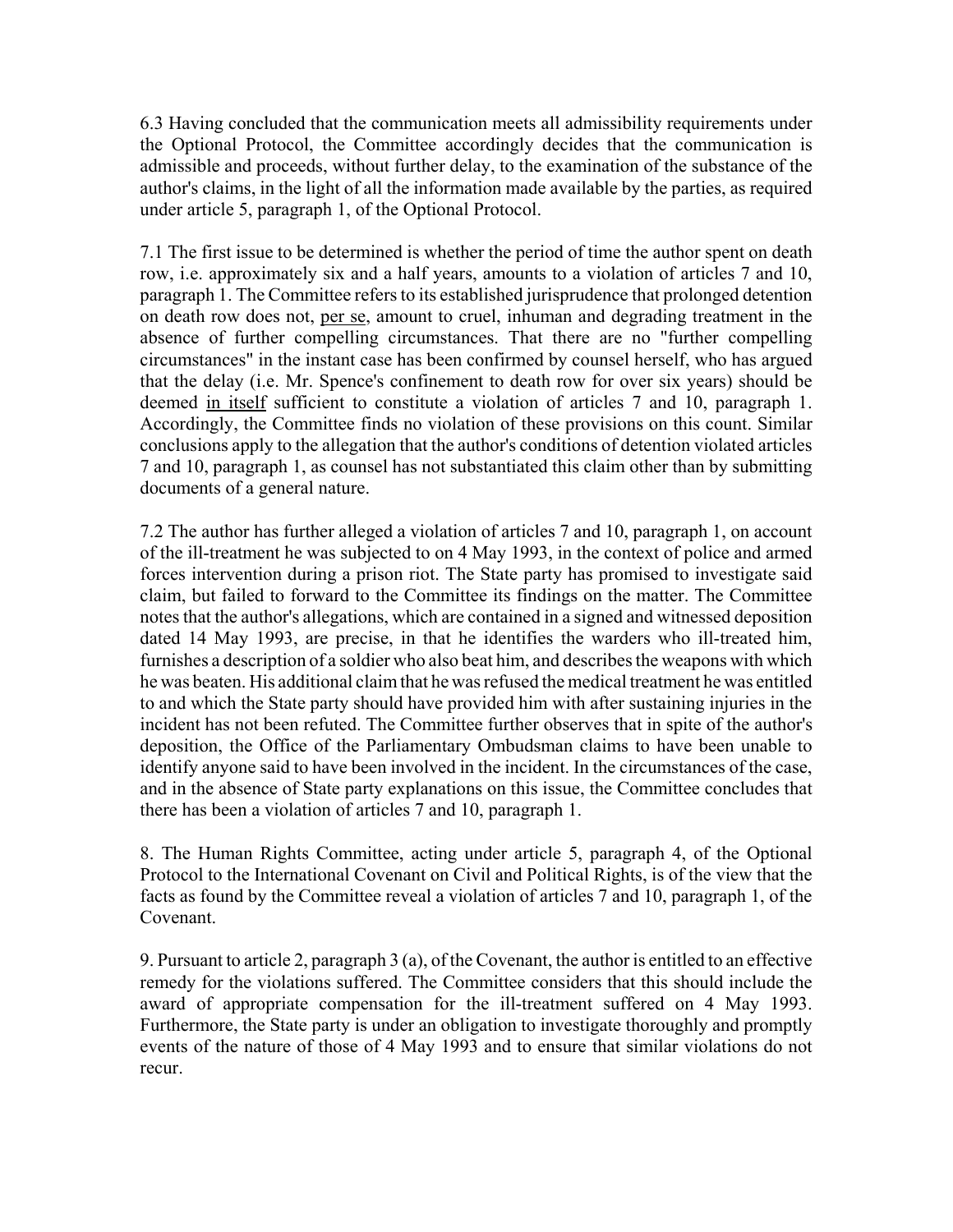10. Bearing in mind that, by becoming a State party to the Optional Protocol, the State party has recognized the competence of the Committee to determine whether there has been a violation of the Covenant or not and that, pursuant to article 2 of the Covenant, the State party has undertaken to ensure to all individuals within its territory and subject to its jurisdiction the rights recognized in the Covenant and to provide an effective and enforceable remedy in case a violation has been established, the Committee wishes to receive from the State party, within 90 days, information about the measures taken to give effect to the Committee's Views.

[Adopted in English, French and Spanish, the English text being the original version. Subsequently to be issued also in Arabic, Chinese and Russian as part of the Committee's annual report to the General Assembly.]

## Footnotes

\*/ Made public by decision of the Human Rights Committee.

\*/ Pursuant to rule 85 of the rules of procedure, Committee member Laurel Francis did not participate in the adoption of the Views.

\*\*/ The text of an individual opinion by Committee member Francisco José Aguilar Urbina is appended to the present document.

1/ Views on communications Nos. 210/1986 and 225/1987 (Earl Pratt and Ivan Morgan v. Jamaica), adopted 5 April 1989, para. 13.6.

2/ As of 3 July 1996, the State party had not forwarded the results of said investigations to the Committee, in spite of a reminder addressed to it on 29 April 1996.

3/ See e.g. Views on communication No. 606/1994 (Clement Francis v. Jamaica), adopted 25 July 1995, para. 7.4.

# **Appendix**

# Individual opinion by Committee member Francisco José Aguilar Urbina

The terms in which the majority opinion on the communication submitted by Wayne Spence against Jamaica (communication No. 599/1994) was expressed obliges me to express my individual opinion. The majority opinion again maintains the earlier jurisprudence that the time factor does not, per se, constitute a violation of article 7 of the International Covenant on Civil and Political Rights as far as the death row phenomenon is concerned. The Committee has repeatedly maintained that the mere fact of being sentenced to death does not constitute cruel, inhuman or degrading treatment or punishment. In my opinion, the